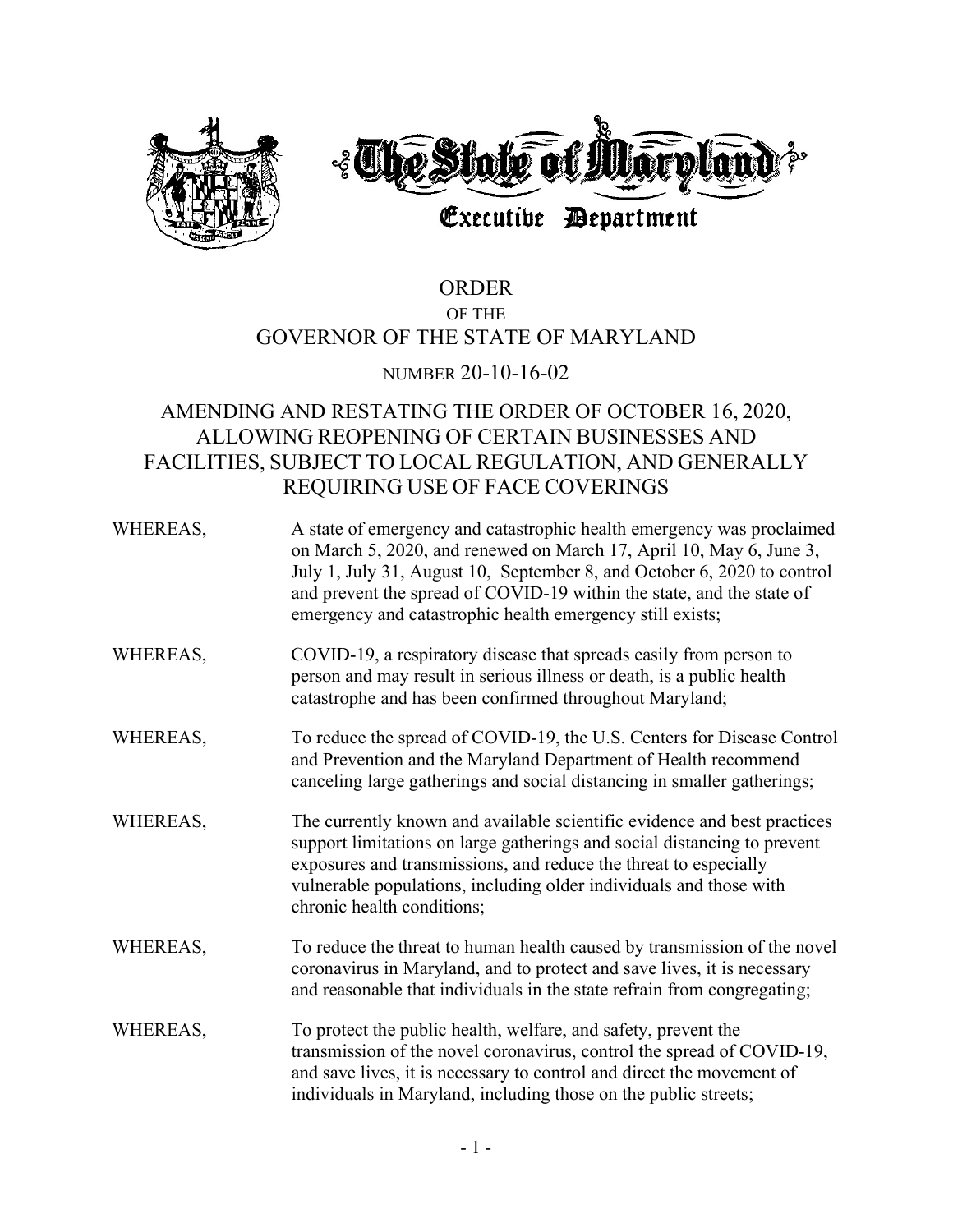| WHEREAS, | It is further necessary to control and direct in Maryland the occupancy<br>and use of buildings and premises, as well as places of amusement and<br>assembly;                                                                                                                                                                                               |
|----------|-------------------------------------------------------------------------------------------------------------------------------------------------------------------------------------------------------------------------------------------------------------------------------------------------------------------------------------------------------------|
| WHEREAS, | the Coronavirus Recovery Team continues to advise on related public<br>health and emergency management decisions;                                                                                                                                                                                                                                           |
| WHEREAS, | the State has implemented measures to reduce community transmission<br>rates of COVID-19, while strategically activating the Maryland Strong:<br>Roadmap to Recovery plan;                                                                                                                                                                                  |
| WHEREAS, | the State is continuously expanding COVID-19 laboratory testing<br>capacity and locations throughout Maryland, and has increased its<br>disease-investigation capabilities by implementing operations to trace the<br>contacts of up to 1,000 new cases per day;                                                                                            |
| WHEREAS, | the State has carefully monitored hospital capacity, and has worked with<br>hospitals to ensure their surge capacity can accommodate Marylanders<br>who may become ill;                                                                                                                                                                                     |
| WHEREAS, | the State is procuring necessary protective equipment to safeguard<br>critical facilities and staff; and                                                                                                                                                                                                                                                    |
| WHEREAS, | the Coronavirus Recovery Team has advised that widespread use of Face<br>Coverings is likely to help control the spread of COVID-19;                                                                                                                                                                                                                        |
|          | NOW, THEREFORE, I, LAWRENCE J. HOGAN, JR., GOVERNOR OF THE STATE OF<br>MARYLAND, BY VIRTUE OF THE AUTHORITY VESTED IN ME BY THE<br>CONSTITUTION AND LAWS OF MARYLAND, INCLUDING BUT NOT LIMITED<br>TO TITLE 14 OF THE PUBLIC SAFETY ARTICLE, AND IN AN EFFORT TO<br>CONTROL AND PREVENT THE SPREAD OF COVID-19 WITHIN THE STATE, DO<br><b>HEREBY ORDER:</b> |

- I. Administrative and Implementing Provisions.
	- a. The Order of the Governor of the State of Maryland, dated March 12, 2020, entitled "Prohibiting Large Gatherings and Events and Closing Senior Centers," as amended and restated on March 16, 2020, and further amended and restated on March 19, 2020 by Order Number 20-03-19-01, and further amended and restated on March 23, 2020 by Order Number 20-03-29-01, and further amended and restated on March 30, 2020 by Order Number 20-03-30-01, and further amended and restated on May 6, 2020 by Order Number 20-05-06-01, and further amended and restated on May 13, 2020 by Order Number 20-05-13-01, and further amended and restated on May 27, 2020 by Order Number 20-05-27-01, further amended and restated on June 3, 2020 by Order Number 20-06-03-01, further amended and restated on June 10, 2020 by Order Number 20-06-10-01, further amended and restated on July 29, 2020 by Order Number 20-07-29-01, further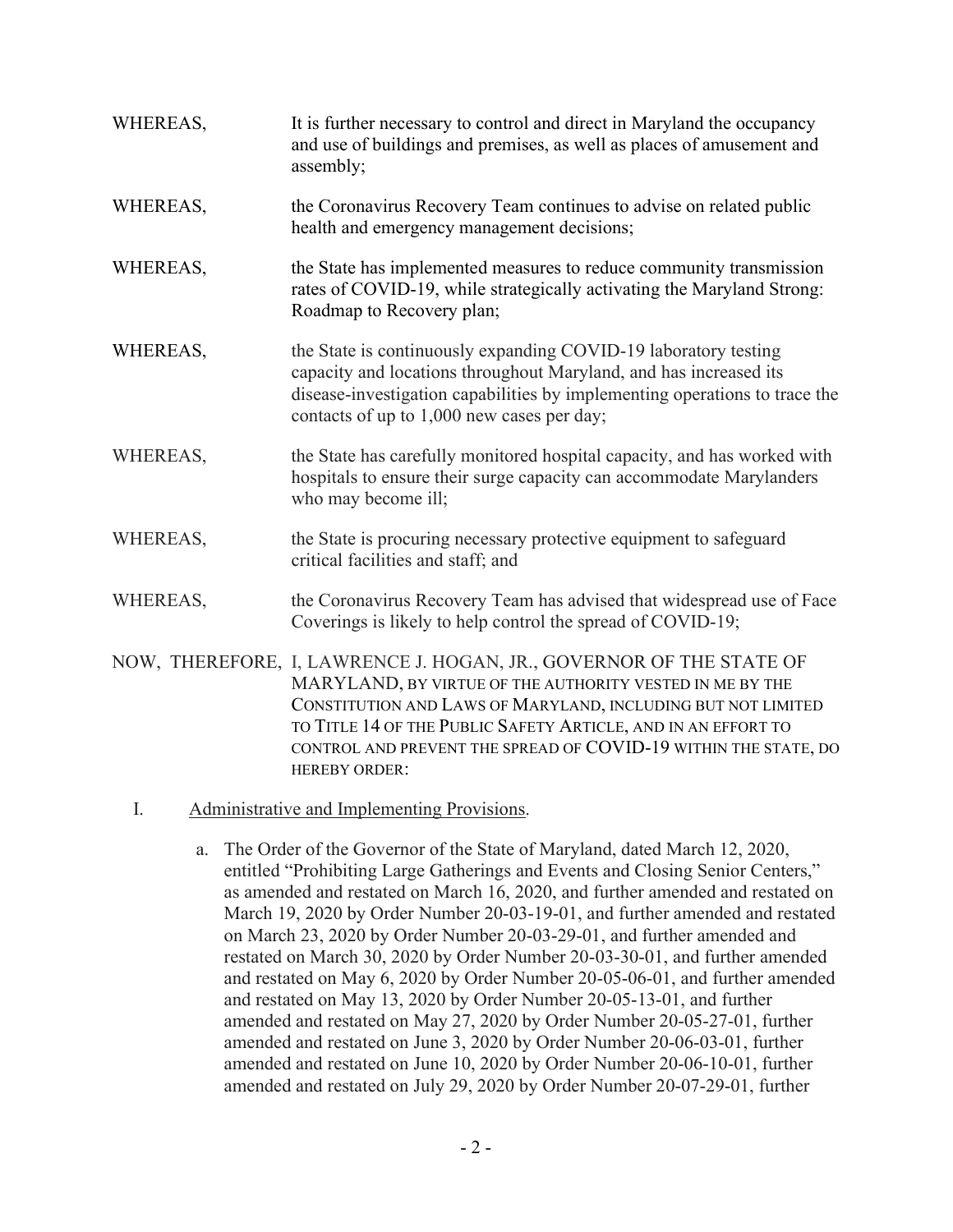amended and restated on August 3, 2020 by Order Number 20-08-03-01, further amended and restated on September 1, 2020 by Order Number 20-09-01-01, and further amended and restated on September 18, 2020 by Order Number 20-09-18- 01, and further amended and restated on September 28, 2020 by Order Number 20-09-28-01, is further amended and restated in its entirety as set forth herein.

- b. The Secretary of Health (the "Secretary") is hereby authorized to issue directives under this Order ("Secretary's Directives"), as the Secretary deems necessary, to monitor, treat, prevent, reduce the spread of, and suppress COVID-19 in relation to any activity permitted under this Order or any business, organization, establishment, or facility that is permitted by this Order to be open to the general public, which directives may consist of binding requirements and/or non-binding recommendations, and may include, without limitation, requirements pertaining to physical distancing, cleaning, disinfection, COVID-19 symptom screening, restrooms and other shared facilities, concessions, and/or ingress, egress, and movement of persons.
- c. Political subdivisions are not prohibited from opening outdoor public spaces to the general public (such as parks, sports fields and courts, beaches, dog parks, and playgrounds), subject to the following:
	- i. The decision to do so shall be made after consultation with the health officer for the county in which the outdoor public space is located (or, in the case of outdoor public spaces located in Baltimore City, the Commissioner of Health for Baltimore City) (the "Local Health Officer").
	- ii. The Local Health Officer may issue such directives or orders as may be necessary to monitor, prevent, reduce the spread of, and suppress COVID-19 with respect to the use of the outdoor public space ("Health Officer Directives").
	- iii. The political subdivision must require persons using the outdoor public space to comply with applicable Secretary's Directives, applicable Health Officer Directives, and applicable social distancing guidance published by the U.S. Centers for Disease Control and Prevention ("CDC") and the Maryland Department of Health ("MDH").
- d. If a political subdivision determines that doing so is necessary and reasonable to save lives or prevent exposure to COVID-19, the political subdivision is hereby authorized to issue orders that are more restrictive than this Order ("Local Orders"):
	- i. requiring any businesses, organizations, establishments, or facilities (except schools) to close or modify their operations; and/or
	- ii. requiring individuals to remain indoors or to refrain from congregating.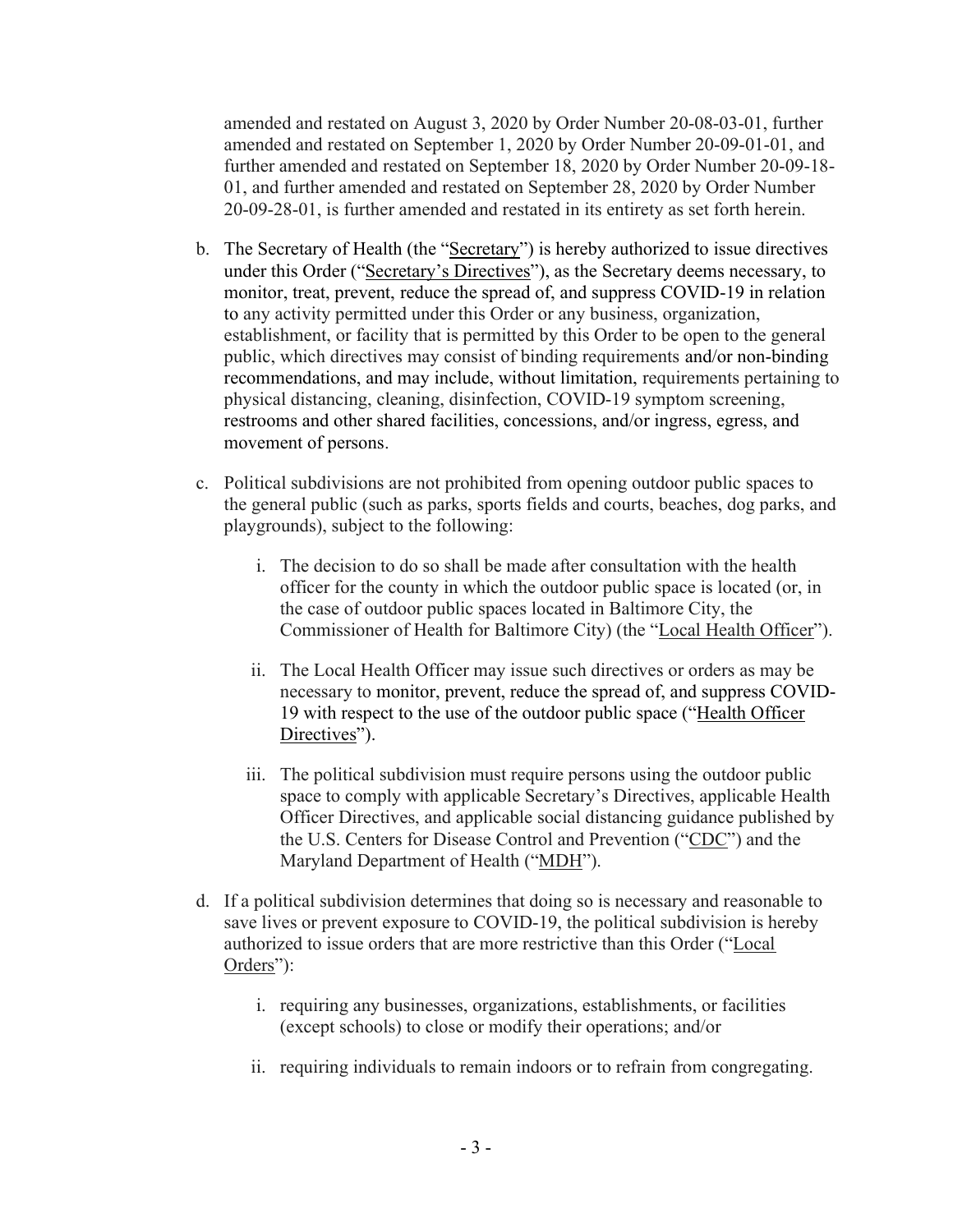e. Local Orders may remain in effect for so long as the authority granted by paragraph I.d (as it may be amended from time to time) remains in effect. The authority granted by paragraph I.d (as it may be amended from time to time) is in addition to, not in derogation of, any authority of a political subdivision under its charter, laws, ordinances, or regulations.

#### II. Social Distancing.

- a. It is strongly recommended that all Marylanders continue following the most current guidance from CDC and MDH regarding social distancing, including, without limitation, avoidance of large gatherings and crowded places.
- b. The Secretary is hereby authorized to issue Secretary's Directives requiring individuals to remain indoors or to refrain from congregating, as the Secretary deems necessary to monitor, treat, prevent, reduce the spread of, and suppress COVID-19.

#### III. Businesses, Organizations, Establishments, and Facilities That May Be Open.

a. Religious Facilities. Subject to applicable Local Orders and Secretary's Directives, churches, synagogues, mosques, temples, and other similar religious facilities of any faith in Maryland ("Religious Facilities") may open to the general public, provided, however, that the total number of persons permitted in a Religious Facility at any one time shall not exceed 75% of that Religious Facility's Maximum Occupancy (defined below).

### b. Retail Establishments and Malls.

- i. Subject to applicable Local Orders and Secretary's Directives:
	- 1. retail businesses, organizations, establishments, and facilities in the State of Maryland ("Retail Establishments") may open to the general public, provided, however, that the total number of persons permitted in a Retail Establishment at any one time shall not exceed 75% of that Retail Establishment's Maximum Occupancy (defined below); and
	- 2. shopping centers in the State of Maryland that have one or more enclosed pedestrian concourses may open to the general public.
- ii. All Retail Establishments shall, in good faith and to the extent possible:
	- 1. where any queue is expected to form, designate with signage, tape, or by other means at least six-foot spacing for persons in line;
	- 2. sanitize, or provide customers with a means to sanitize, handles of carts and baskets that are available to customers;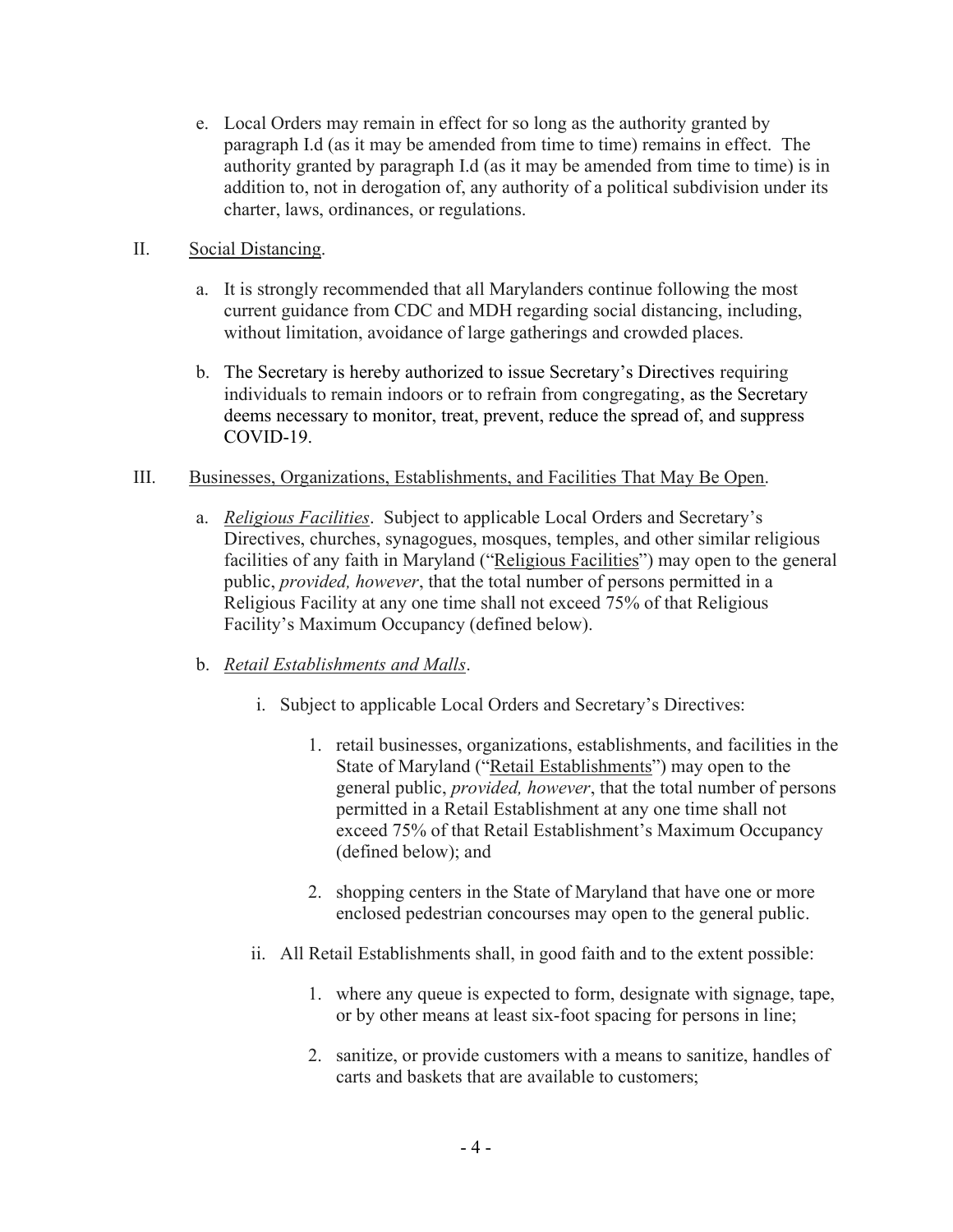- 3. provide staff and customers with clean restrooms stocked with soap or sanitizer, and allow staff to wash their hands at least once every 30 minutes; and
- 4. post signage at each entrance advising customers about the requirement to wear Face Coverings described in paragraph IV.b.
- c. Manufacturing. Subject to applicable Local Orders and Secretary's Directives, all manufacturing businesses and facilities in Maryland may open.
- d. Personal Services.
	- i. Subject to applicable Local Orders, applicable Secretary's Directives and paragraph III.d.ii below, the following establishments in Maryland ("Personal Services Establishments") may open to the general public:
		- 1. beauty salons;
		- 2. barber shops;
		- 3. tattoo parlors;
		- 4. tanning salons;
		- 5. massage parlors; and
		- 6. establishments that provide esthetic services or provide nail technician services (as described in Title 5 of the Business Occupations Article of the Maryland Code);
	- ii. All Personal Services Establishments shall:
		- 1. provide services on an appointment basis only;
		- 2. not allow the number of persons in the Personal Services Establishment to exceed 50% of the Personal Services Establishment's Maximum Occupancy (defined below); and
		- 3. after providing services to each customer, clean and disinfect the area in which services were performed in accordance with applicable guidance from the CDC and MDH.
- e. Other Recreational Establishments.
	- i. Subject to applicable Local Orders and Secretary's Directives, the following establishments in Maryland may open to the general public:
		- 1. golf courses and driving ranges;
		- 2. outdoor archery and shooting ranges;
		- 3. marinas and watercraft rental businesses;
		- 4. campgrounds;
		- 5. horse boarding and riding facilities;
		- 6. drive-in movie theaters;
		- 7. outdoor swimming pools;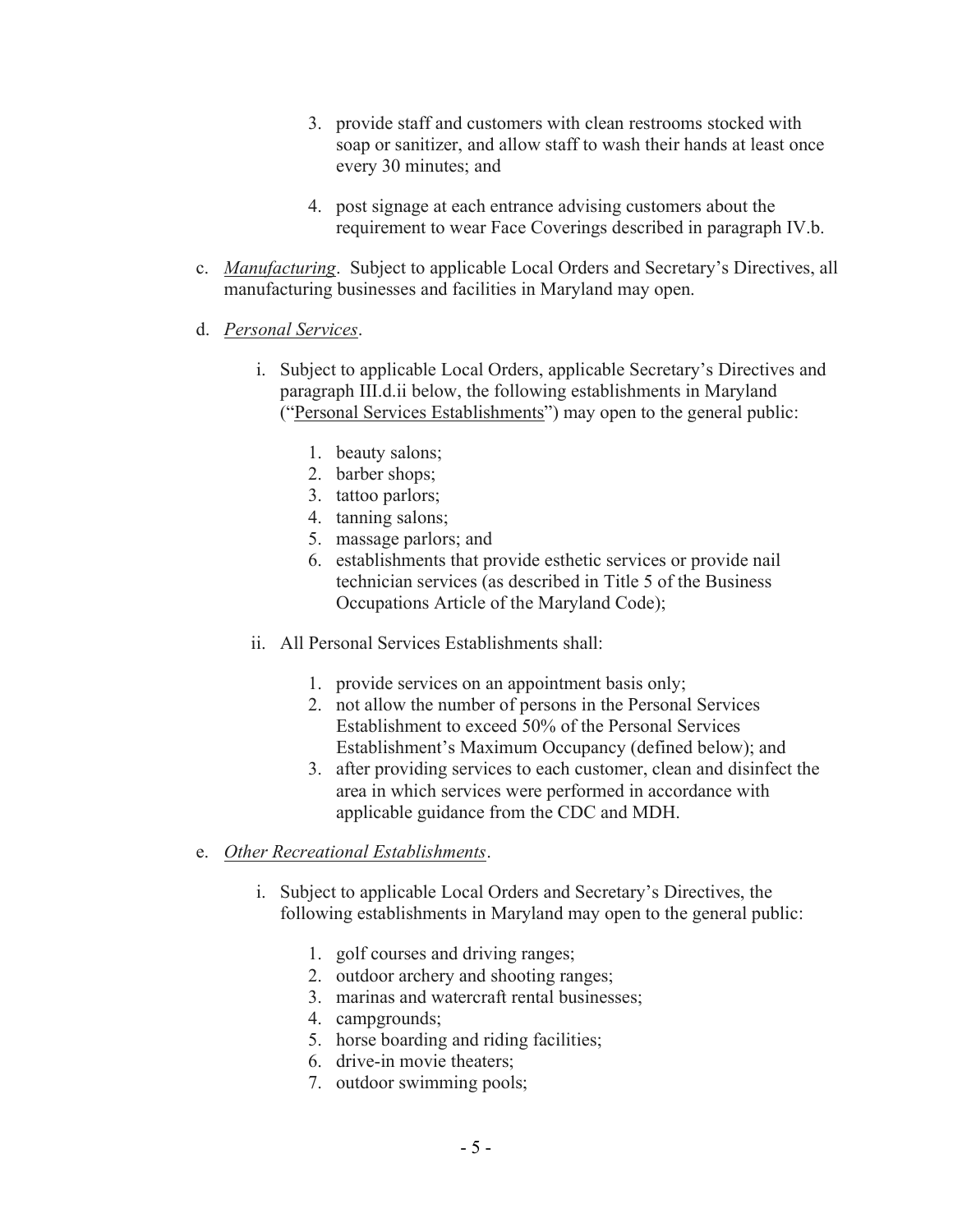- 8. outdoor day camps;
- 9. tour boats;
- 10. amusement parks;
- 11. miniature golf establishments;
- 12. go-kart tracks; and
- 13. the outdoor areas of any other establishments that are subject to the admission and amusement tax under Title 4 of the Tax-General Article of the Maryland Code.
- ii. Subject to applicable Local Orders and Secretary's Directives, the following establishments in Maryland ("Indoor Recreation Establishments") may open to the general public:
	- 1. bingo halls;
	- 2. bowling alleys;
	- 3. pool halls;
	- 4. roller and ice skating rinks;
	- 5. social and fraternal clubs (including without limitation, American Legion posts, VFW posts, and Elks Clubs) ("Social Clubs"); and
	- 6. the indoor areas of any other establishments that are subject to the admission and amusement tax under Title 4 of the Tax-General Article of the Maryland Code;

provided, however, that the total number of persons permitted in an Indoor Recreation Establishment at any one time shall not exceed 50% of that Indoor Recreation Establishment's Maximum Occupancy (defined below).

#### f. Foodservice Establishments.

- i. Subject to applicable Local Orders, applicable Secretary's Directives, and paragraph III.f.ii below, (a) restaurants, bars, nightclubs, and other similar establishments that sell food or beverages for consumption on-premises in Maryland, and (b) Social Clubs with dining facilities (collectively, "Foodservice Establishments") may, to the extent permitted by applicable law:
	- 1. serve food and beverages to customers for consumption in outdoor seating areas;
	- 2. sell food and beverages that are promptly taken from the premises, i.e., on a carry-out or drive-through basis;
	- 3. deliver food and beverages to customers off the premises; and
	- 4. serve food and beverages to customers for consumption in indoor seating areas.
- ii. Foodservice Establishments shall:
	- 1. not allow the number of persons in the Foodservice Establishment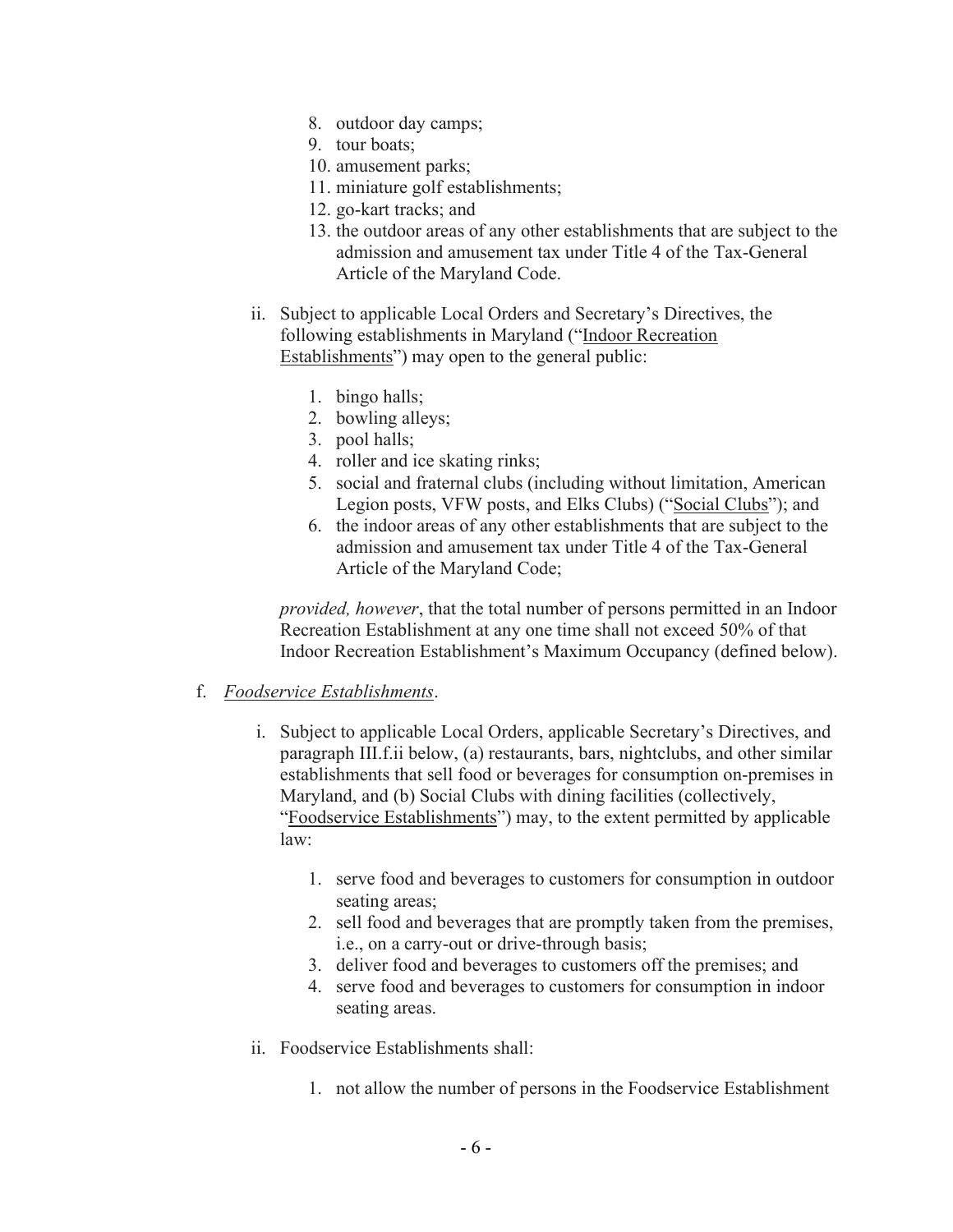to exceed 75% of the Foodservice Establishment's Maximum Occupancy (defined below);

- 2. not serve food in a buffet format;
- 3. not serve customers who are not seated; and
- 4. clean and disinfect each table between each seating in accordance with CDC and MDH guidelines, using cleaning products that meet the criteria of the U.S. Environmental Protection Agency for use against COVID-19.
- iii. As used in this paragraph III.f:
	- 1. the term "indoor seating area" means a portion of a Foodservice Establishment that is an indoor area, as defined in COMAR 10.19.04.02.B(9); and
	- 2. the term "outdoor seating area" means a portion of a Foodservice Establishment that is not an indoor seating area.
- g. Fitness Centers. Subject to applicable Local Orders and Secretary's Directives, fitness centers, health clubs, health spas, gyms, aquatic centers, and self-defense schools in Maryland ("Fitness Centers") may open to the general public; provided, however, that the total number of persons permitted in a Fitness Center at any one time shall not exceed 50% of that Fitness Center's Maximum Occupancy (defined below).
- h. Casinos, Racetracks, and Simulcast Betting Facilities.
	- i. Subject to applicable Local Orders, Secretary's Directives, and paragraph III.h.iii below, the following establishments ("Gaming Facilities") may open to the general public:
		- 1. MGM National Harbor;
		- 2. Live! Casino & Hotel;
		- 3. Horseshoe Casino Baltimore;
		- 4. Hollywood Casino Perryville;
		- 5. Ocean Downs Casino;
		- 6. Rocky Gap Casino Resort; and
		- 7. all simulcast betting facilities in the State, to the extent not otherwise included in the buildings and premises listed above.
	- ii. Subject to applicable Local Orders, Secretary's Directives, and paragraph III.h.iv below, the following establishments ("Racing Facilities") may open to the general public:
		- 1. Laurel Park;
		- 2. Pimlico Race Course;
		- 3. Timonium Race Course;
		- 4. Fair Hill Races;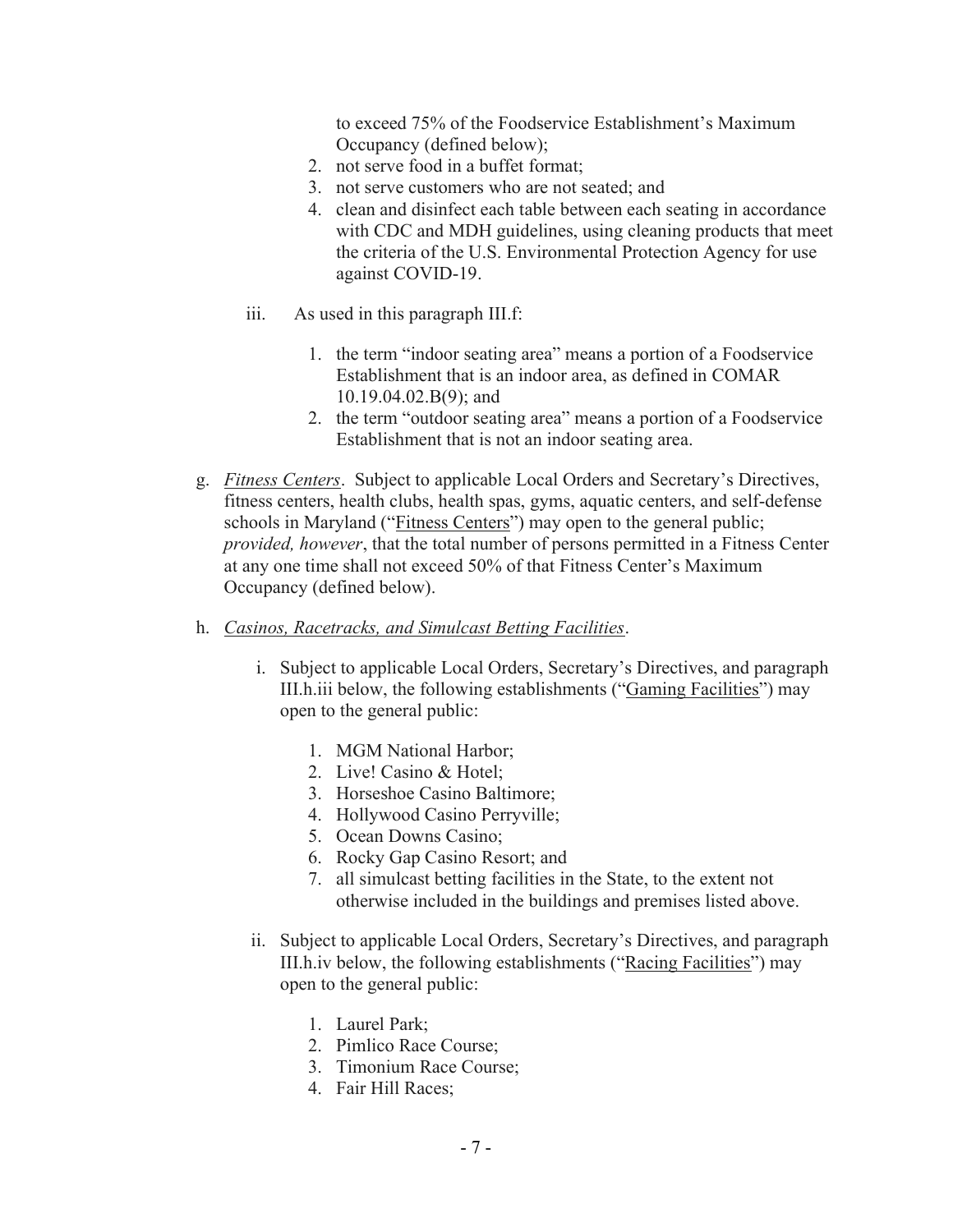- 5. Rosecroft Raceway; and
- 6. Ocean Downs.
- iii. The total number of persons permitted in a Gaming Facility at any one time shall not exceed 50% of that Gaming Facility's Maximum Occupancy (defined below).
- iv. The total number of spectators (defined below) permitted in:
	- 1. the indoor area of a Racing Facility at any one time shall not exceed the lesser of (a) 50% of that indoor area's Maximum Occupancy (defined below), or (b) 250 persons; and
	- 2. the outdoor area of a Racing Facility at any one time shall not exceed 10% of that outdoor area's Maximum Occupancy (defined below).
- v. As used herein, the term "spectator" means a person at a Racing Facility who is not (1) at the facility for the purpose of engaging in racing or other customary operations, or (2) a member of the media.
- i. Other Businesses. Except as otherwise closed by this Order or any other Order of the Governor of the State of Maryland, subject to applicable Local Orders and Secretary's Directives, businesses, organizations, establishments, and facilities that are not part of the critical infrastructure sectors identified by the U.S. Department of Homeland Security's Cybersecurity and Infrastructure Security Agency (currently described at https://www.cisa.gov/identifying-criticalinfrastructure-during-covid-19) may open to the general public.
- j. Theaters, Outdoor Entertainment and Sporting Venues. Subject to applicable Local Orders and Secretary's Directives:
	- i. theatres in Maryland at which live performances occur or motion pictures are shown indoors ("Indoor Theaters") may open to the general public; provided, however, that the total number of persons permitted in an Indoor Theater at any one time (per individual auditorium or performance stage) shall not exceed the lesser of (i) 50% of that Indoor Theater's Maximum Occupancy (defined below), or (ii) 100 persons;
	- ii. venues in Maryland at which live performances occur or motion pictures are shown outdoors, and at which entry is limited to ticketed customers ("Outdoor Entertainment Venues"), may open to the general public; provided, however, that:
		- 1. with respect to Outdoor Entertainment Venues having a Maximum Occupancy (defined below) of 2,500 persons or less, the total number of persons permitted in such Outdoor Entertainment Venue at any one time shall not exceed the lesser of (A) 50% of that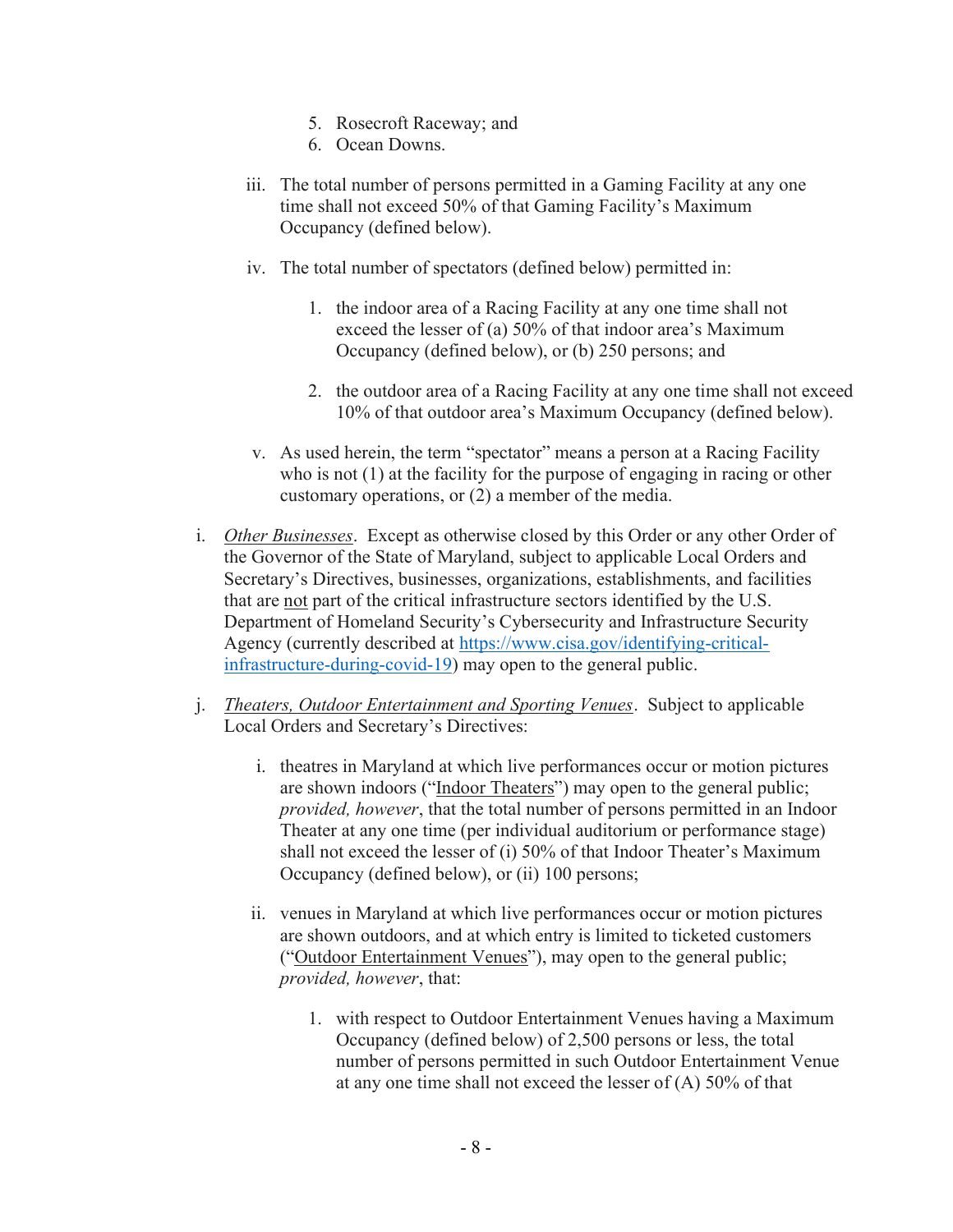Outdoor Entertainment Venue's Maximum Occupancy (defined below), or (B) 250 persons; and

- 2. with respect to all other Outdoor Entertainment Venues, the total number of persons permitted in such Outdoor Entertainment Venue at any one time shall not exceed 10% of that Outdoor Entertainment Venue's Maximum Occupancy (defined below); and
- iii. outdoor venues at which sporting events occur (including, without limitation, major league, professional, minor league, semi-professional, amateur, recreational, motor sports, and collegiate sporting events) ("Outdoor Sporting Venues"), may open to the general public, provided, however, that:
	- 1. with respect to an Outdoor Sporting Venue having a Maximum Occupancy (defined below) of 2,500 persons or less, the total number of spectators permitted in such Outdoor Sporting Venue at any one time shall not exceed the lesser of (A) 50% of that Outdoor Sporting Venue's Maximum Occupancy (defined below), or (B) 250 persons;
	- 2. with respect to an Outdoor Sporting Venue having a Maximum Occupancy (defined below) of more than 2,500 persons, the total number of spectators permitted in such Outdoor Sporting Venue shall not exceed 10% of that Outdoor Sporting Venue's Maximum Occupancy (defined below);
	- 3. with respect to any Outdoor Sporting Venue where the spectator area is clearly delineated in seating sections, the total number of spectators permitted in each section shall not exceed 10% of that section's seating capacity;
	- 4. notwithstanding anything herein to the contrary, the Secretary is hereby authorized to issue directives under this Order allowing occupancy at certain collegiate Outdoor Sporting Venues to be up to 25% of such Outdoor Sporting Venues' seating capacity, if the Secretary finds that, based on the particular circumstances at the college or university where the Outdoor Sporting Venue is located, doing so would not pose an unreasonable risk of exposure to COVID-19; and
- iv. as used herein, the term "spectator" means a person at an Outdoor Sporting Venue who is not (1) at the facility for the purpose of engaging in sporting or other customary operations, or (2) a member of the media.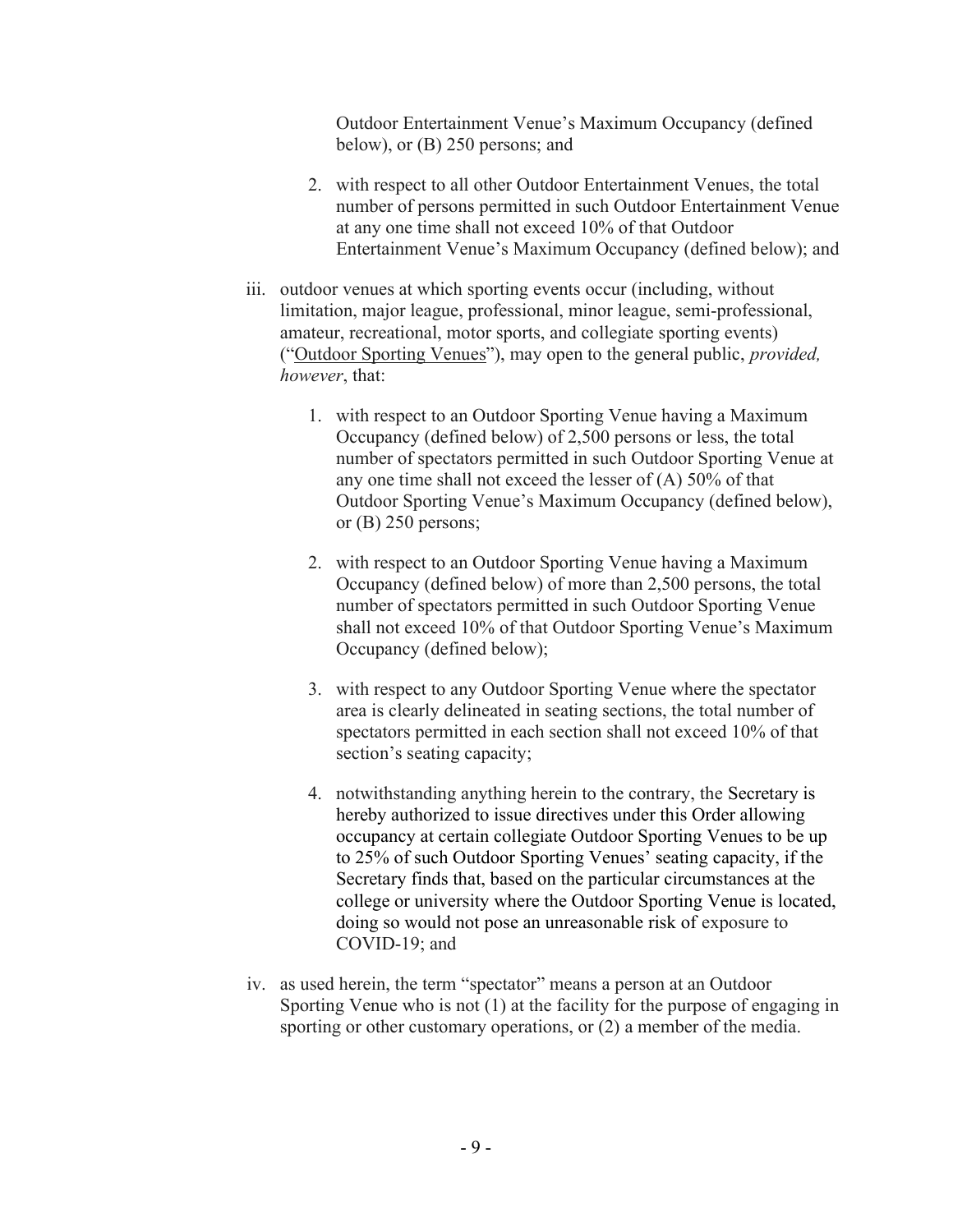#### k. Maximum Occupancy; Indoor vs. Outdoor.

- i. With respect to a Religious Facility, Retail Establishment, Foodservice Establishment, Fitness Center, Gaming Facility, Racing Facility, Indoor Recreation Establishment, Personal Services Establishment, Indoor Theater, Outdoor Entertainment Venue, or Outdoor Sporting Venue (a "Facility"), "Maximum Occupancy" means:
	- 1. The maximum occupancy load of the Facility under the applicable fire code, as set forth on a certificate issued for the Facility by a local fire code official; or
	- 2. If no such certificate has been issued for the Facility by the local fire code official, the maximum occupancy of the Facility pursuant to applicable laws, regulations, and permits.
- ii. As used herein:
	- 1. the term "indoor area" has the meaning provided in COMAR 10.19.04.02.B(9); and
	- 2. the term "outdoor area" means an area that is not an indoor area.
- l. Operating Requirements. All businesses, organizations, establishments, and facilities in Maryland shall comply with:
	- i. applicable Local Orders;
	- ii. applicable Secretary's Directives;
	- iii. applicable social distancing guidance published by CDC and MDH; and
	- iv. orders issued by the applicable Local Health Officer pursuant to the Order of the Governor of the State of Maryland Number 20-04-05-02, dated April 5, 2020, entitled "Delegating Authority to Local Officials to Control and Close Unsafe Facilities", as it may be amended from time to time.

### IV. Face Coverings.

- a. Definitions. As used herein:
	- i. "Face Covering" means a covering that fully covers a person's nose and mouth and is secured to the person's head, but is not a Medical-Grade Mask. The term "Face Covering" includes, without limitation, scarves, bandanas, and plastic full-face shields.
	- ii. "Medical-Grade Mask" means an N95, KN95, surgical, or other mask that would be appropriate for a health care setting.
	- iii. "Public Transportation" means shared-ride surface transportation services that are open to the general public, including without limitation, taxi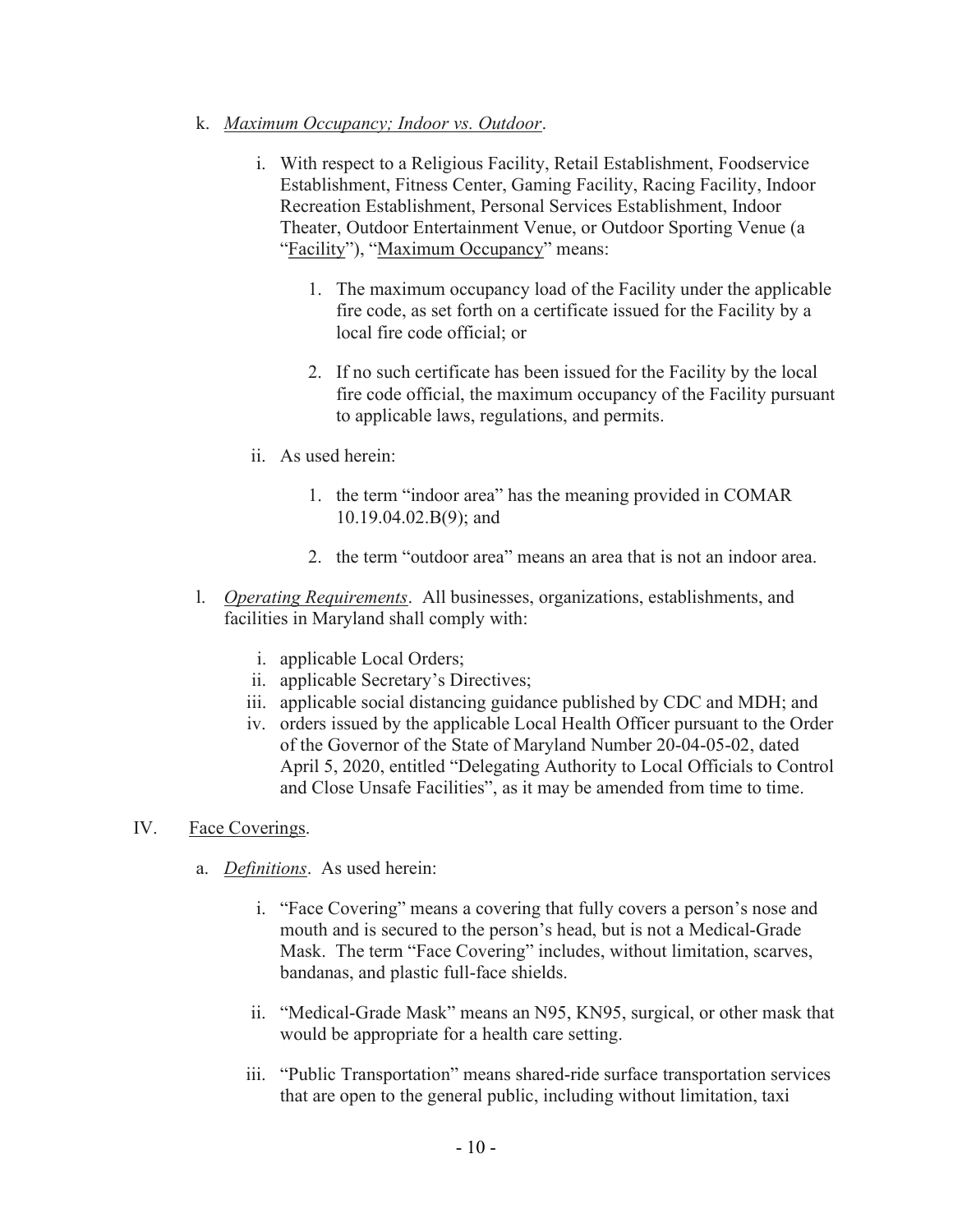services, ride-sharing services, car services, transit services provided by any other unit of the State or any political subdivision, and all related stations and platforms. Examples of Public Transportation include, but are not limited to MTA bus service, MARC train service, Light Rail train service, MTA Metro subway service, and Mobility and Paratransit services.

### b. Requirement to Wear Face Coverings.

- i. Except as provided in paragraph IV.c, all persons in Maryland over the age of five (5) years old are required to wear a Face Covering when they are:
	- 1. in or on any Public Transportation;
	- 2. indoors at any location where members of the public are generally permitted, including without limitation, Religious Facilities, Retail Establishments, Foodservice Establishments, Fitness Centers, Gaming Facilities, the indoor portions of Racing Facilities, Indoor Recreation Establishments, Personal Services Establishments, and Indoor Theaters;
	- 3. at any Outdoor Sporting Venue or Outdoor Entertainment Venue;
	- 4. outdoors at any location other than an Outdoor Sporting Venue or Outdoor Entertainment Venue and unable to consistently maintain at least six feet of distance from individuals who are not members of their household;
	- 5. obtaining healthcare services, including without limitation, in offices of physicians and dentists, hospitals, pharmacies, and laboratories; and
	- 6. engaged in work in any area where:
		- a. interaction with others is likely, including without limitation, in shared areas of commercial offices; or
		- b. food is prepared or packaged.
- ii. Single-use Face Coverings shall be properly discarded in trash receptacles. It is recommended that all reusable Face Coverings be cleaned frequently (at least once per day).
- iii. Wearing a Medical-Grade Mask satisfies any requirement in paragraph IV.b.i to wear a Face Covering, but all Marylanders are urged to reserve Medical-Grade Masks for use by health care workers and first responders.
- c. *Exceptions*. Paragraph IV.b. i does not require persons to wear Face Coverings: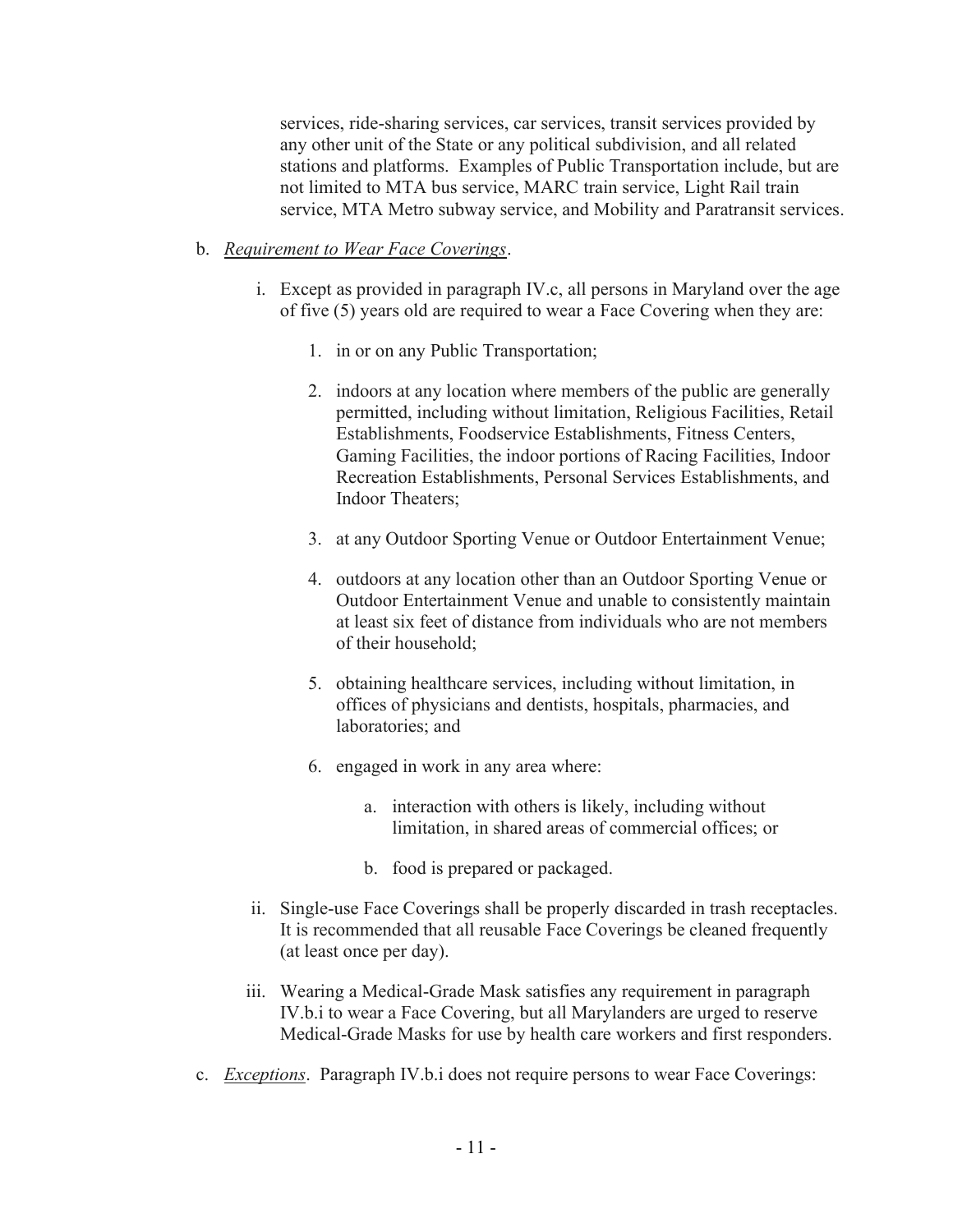- i. if, due to a bona fide disability or medical condition, it would be unsafe for the person to do so;
- ii. to the extent wearing a Face Covering would impede communication by or with persons who have a hearing impairment or other disability, where the ability to see the mouth is essential for communication;
- iii. if wearing a Face Covering would subject the person to an unsafe working condition, as determined by federal, state, or local occupational safety regulators or workplace safety guidelines;
- iv. to the extent wearing a Face Covering would make it impossible to receive services requiring access to the face, mouth, or head, including without limitation, dental care, shaving, and facial treatments;
- v. while consuming food or beverages;
- vi. while swimming or engaging in other physical activities where the use of a Face Covering is likely to pose a bona fide safety risk; or
- vii. while operating any Public Transportation conveyance, provided that the person is (1) the sole operator of the conveyance, and (2) located in a separate compartment that is off-limits to riders.
- V. Businesses, Organizations, Establishments, and Facilities Required to Close.
	- a. Senior Centers. All senior citizen activities centers (as defined in Section 10- 501(i) of the Human Services Article of the Maryland Code) shall remain closed.
	- b. *Minimal Operations*. Staff and owners may continue to be on-site at any business, organization, establishment, or facility that is required to be closed pursuant to this Order for only the following purposes:
		- i. Facilitating remote working  $\left(\frac{a}{k/a}\right)$  telework) by other staff;
		- ii. Maintaining essential property;
		- iii. Preventing loss of, or damage to property, including without limitation, preventing spoilage of perishable inventory;
		- iv. Performing essential administrative functions, including without limitation, picking up mail and processing payroll; and
		- v. Caring for live animals.
	- c. Closure By Other Order. All businesses, organizations, establishments, and facilities that are required to close pursuant to any other Order of the Governor of the State of Maryland or any other Order of a political subdivision, shall be and